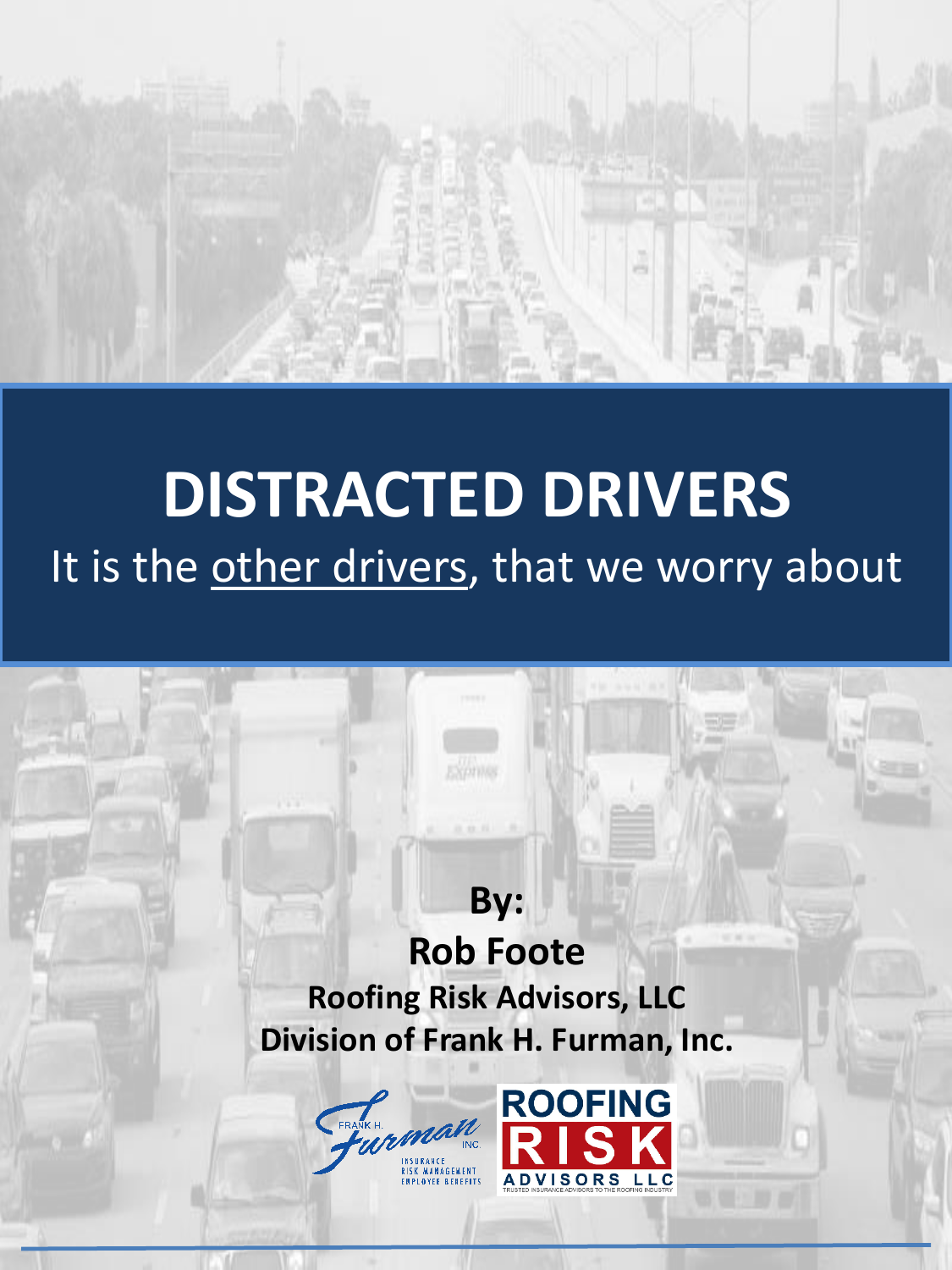Any activity that could divert a person's attention away from the primary task of driving is considered distracted driving. All distractions endanger driver, passenger and bystander safety.

According to the National Safety Council, distractions now join alcohol and speeding as leading factors in fatal and serious injury crashes.



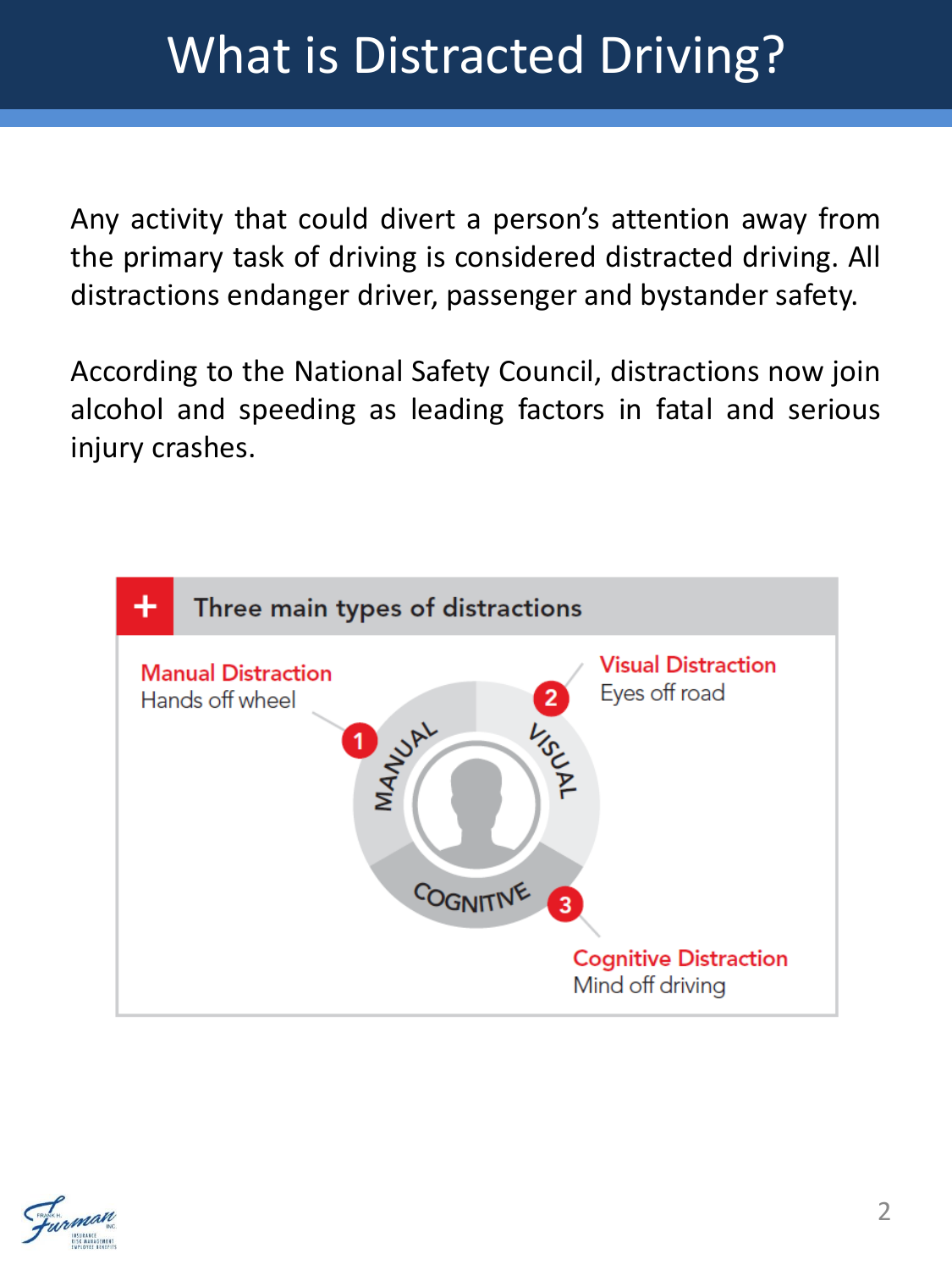## Common Cell Phone Distractions

- **Phone Calls**
- Reading or Composing Text Messages
- GPS
- Surfing the Web
- Adjusting Music
- Watching Videos



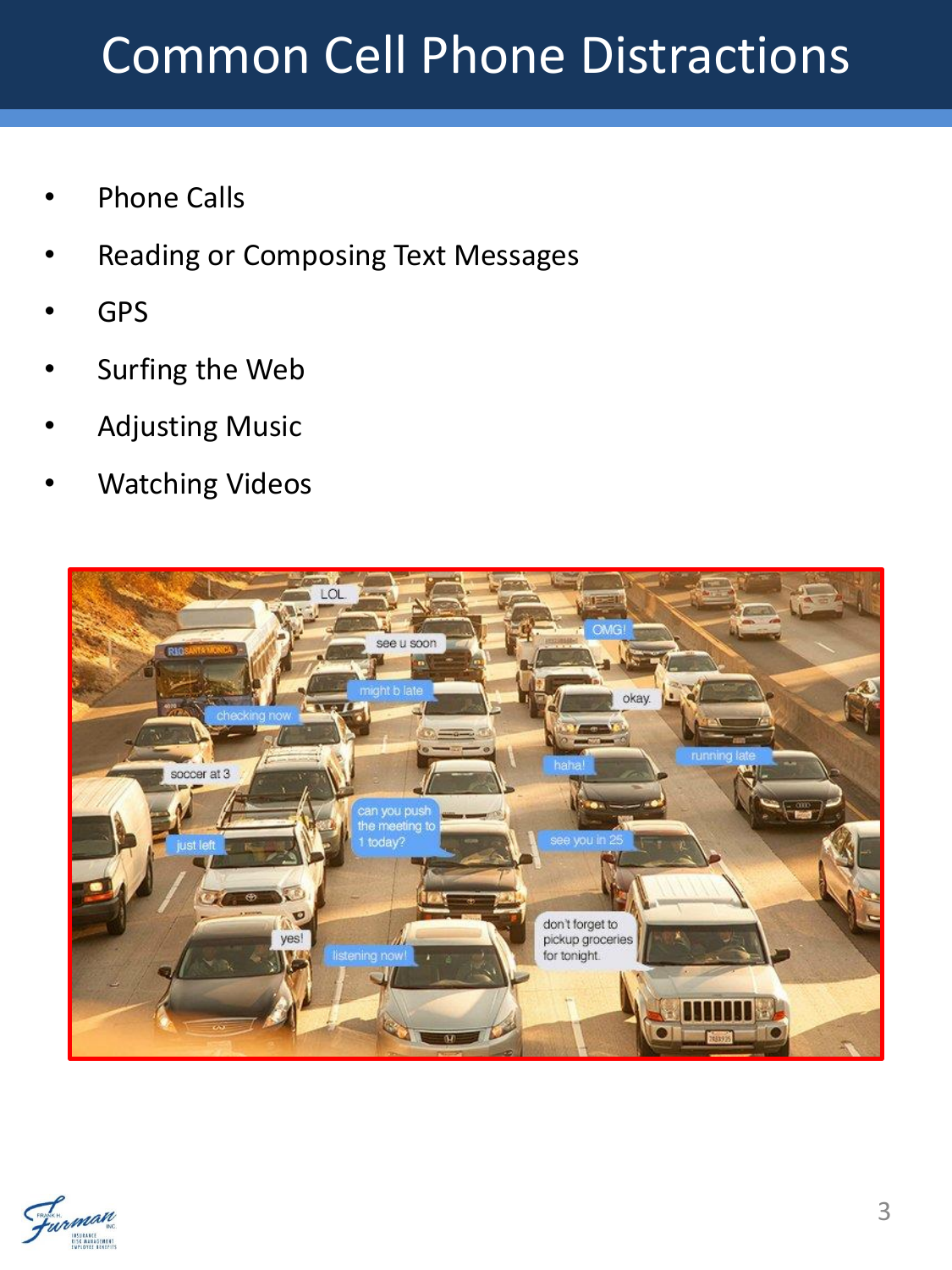## Vehicle Crash Statistics

- According to the National Safety Council, cell phone use is involved in **26 percent** of all vehicle crashes and **18 percent** of distraction-related fatalities.
- At any time in the day, approximately **660,000** drivers are using cell phones or other electronic devices while driving (\*NOPUS).
- There is **three times** the crash risk when engaging in visualmanual subtasks like reaching for a phone, dialing and texting (\*VTTI).



\*National Occupant Protection Use Surveys; \*Virginia Tech Transportation Institute

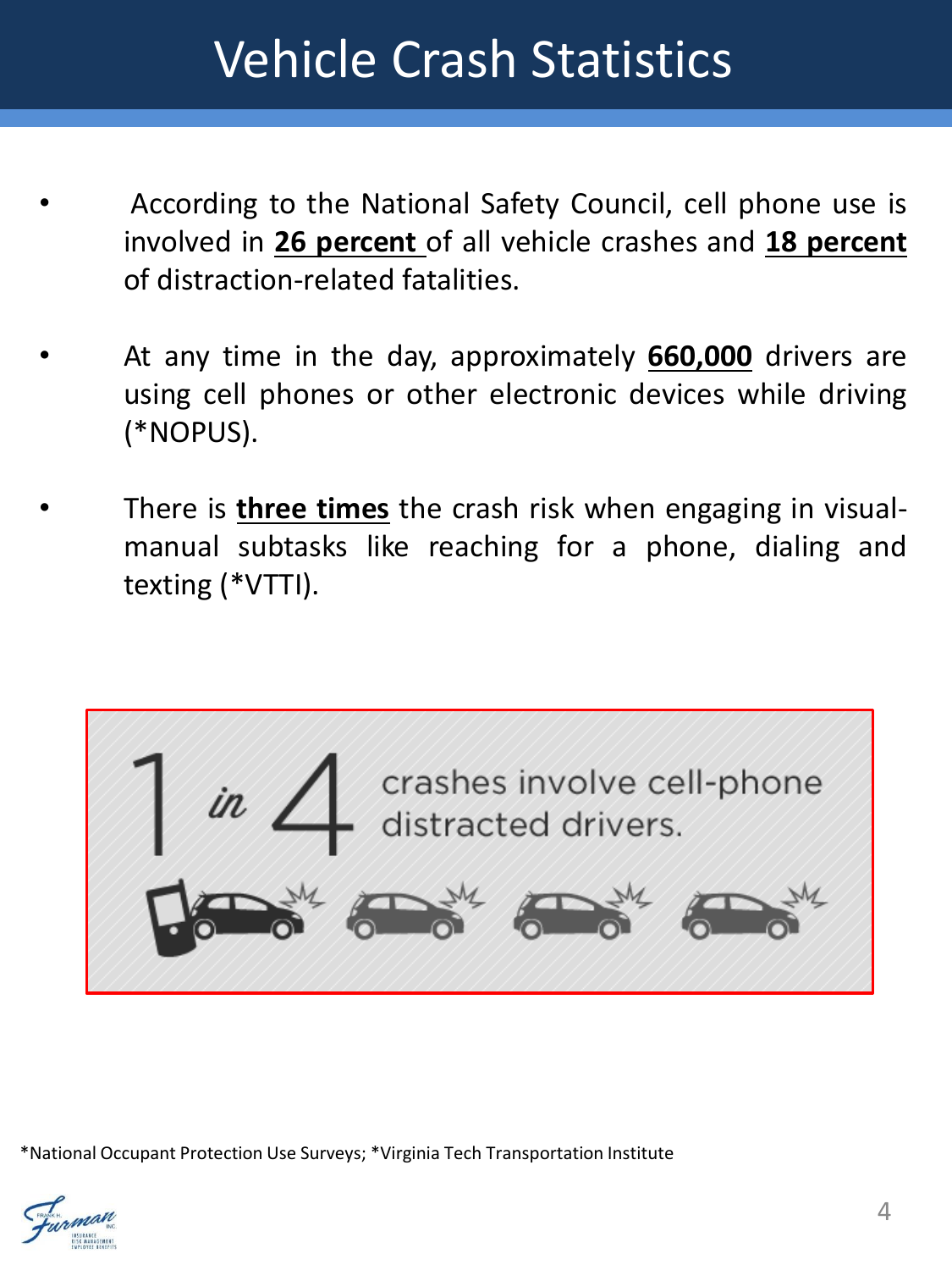## **Texting**

Texting is a distraction that requires all three types of attention – manual, visual and cognitive.

- According to the National Highway Transportation Safety Association, texting while driving creates a crash risk that is **23 times** worse than driving with no distractions.
- Studies show that using voice-to-text is more distracting than manually composing texts.
- Five seconds is the average time your eyes are off the road while texting. At 55 mph, that is enough time to cover the entire length of a football field (\*VTTI).



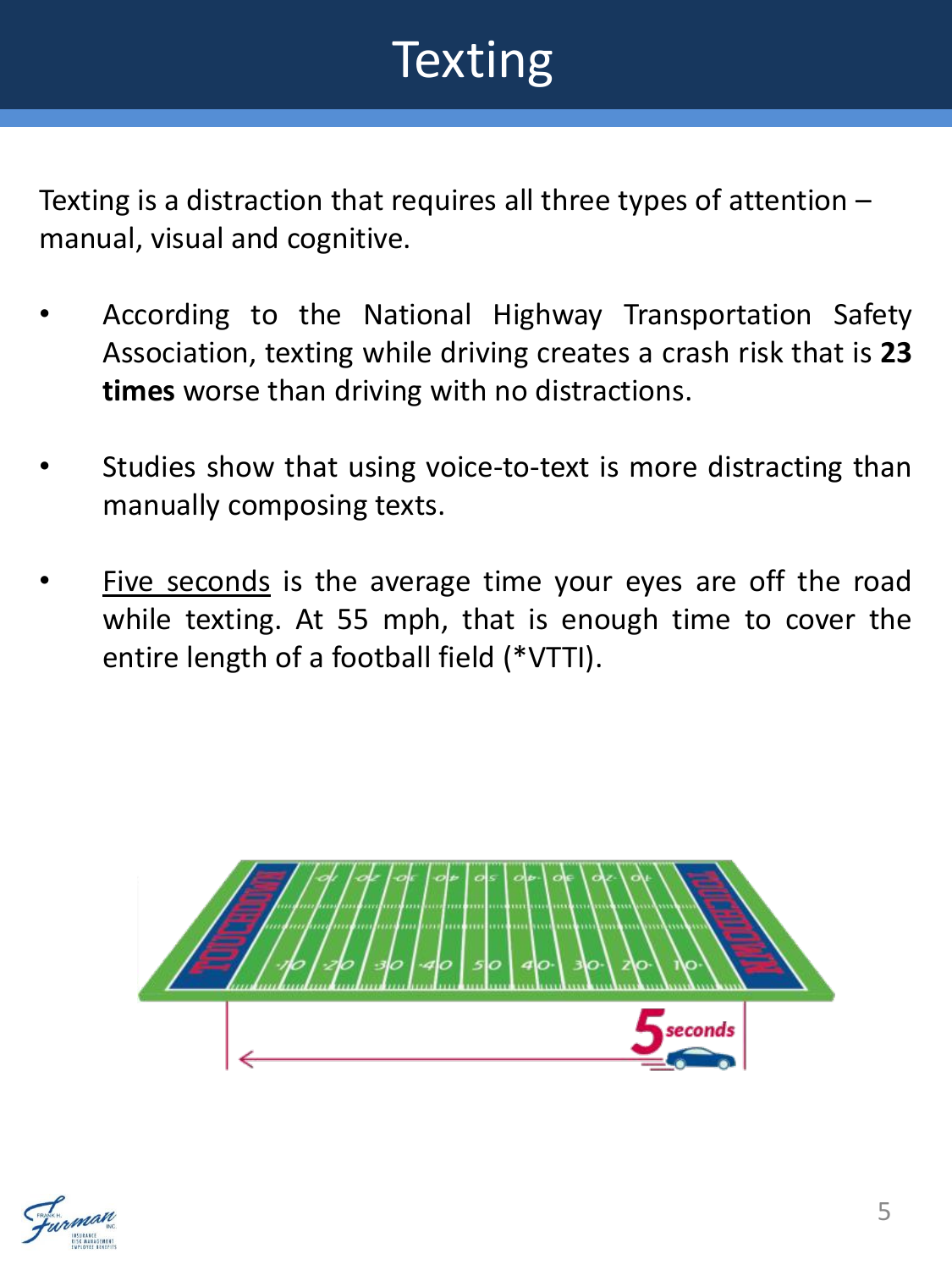## **Talking**

- A common misconception about talking on the phone while driving is that use of a hands-free device is a safe alternative to holding a phone to your ear.
- The 2012 National Safety Council model estimated 21 percent of crashes, or 1.2 million crashes, involved talking on handheld and hands-free cell phones.



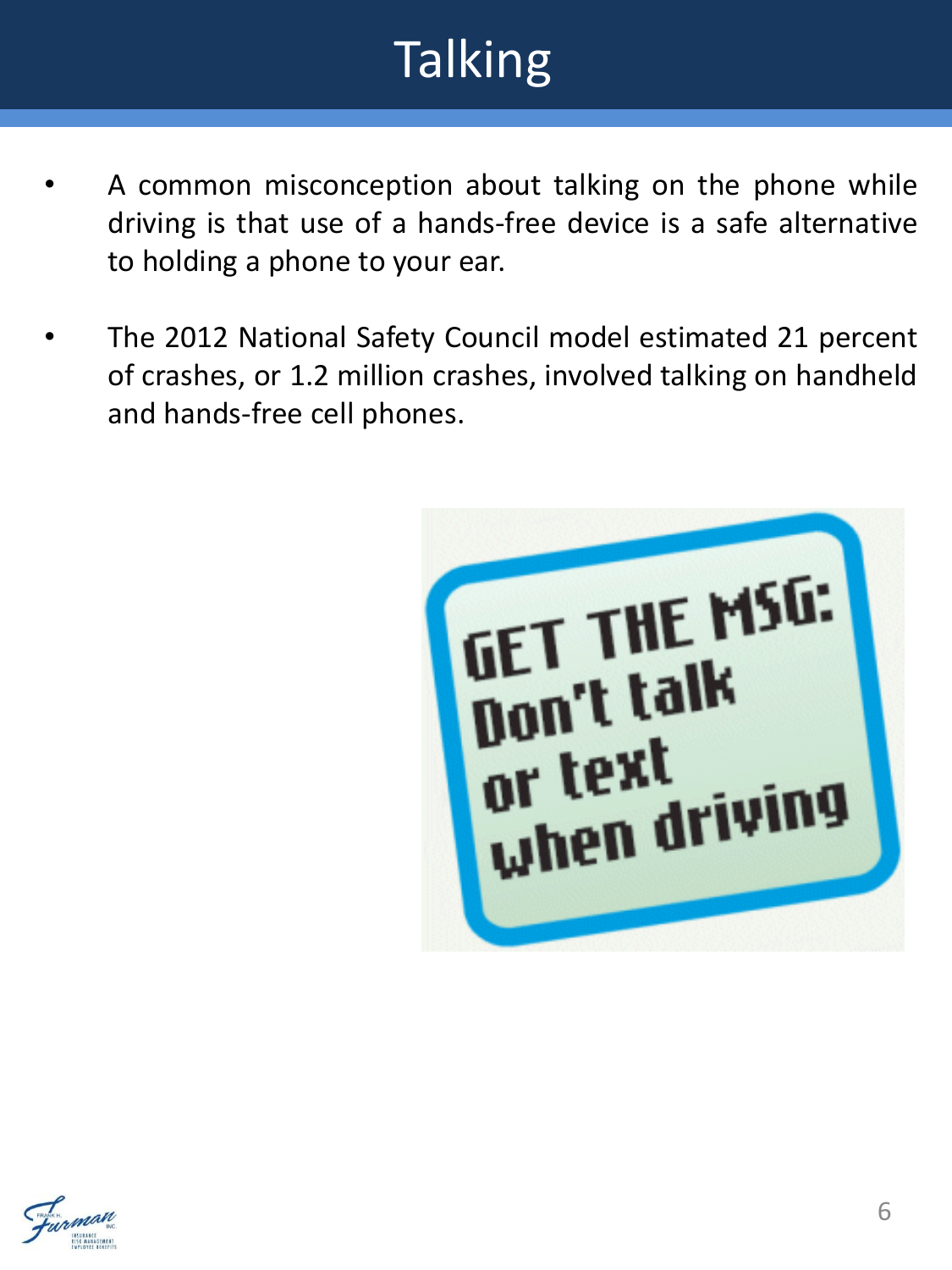## Cost of On-The-Job Crashes

**According to NHTSA, on-the-job crashes cost employers more than:** 

- \$24,500 per crash
- \$150,000 per injury
- \$3.6 million per fatality

More than 80 percent of the nation's 94 million cell phone owners use them while driving – at least sometimes. Many states have legislation to regulate cell phone use and texting (see map below) while driving.